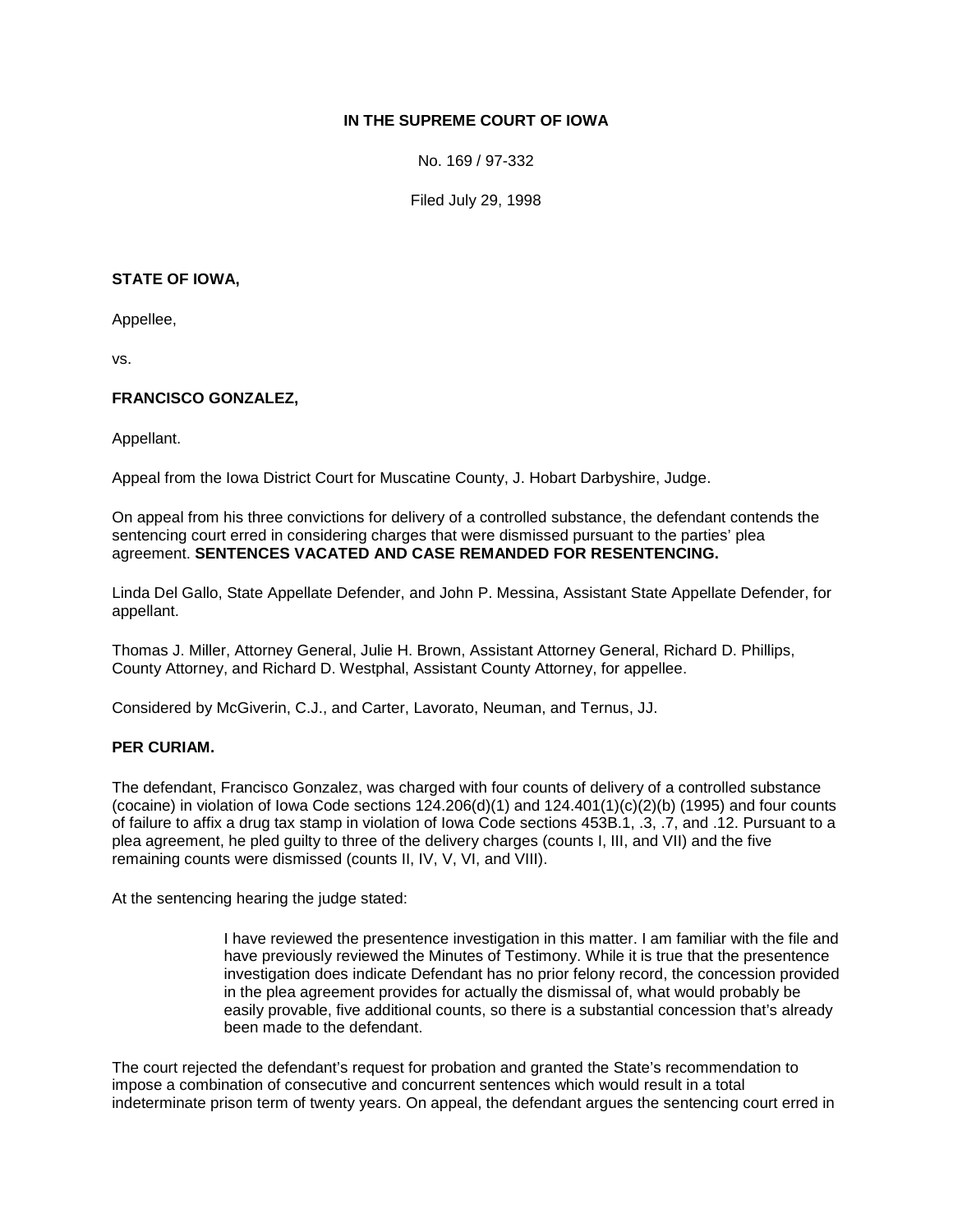considering unproven charges that were dismissed pursuant to the plea agreement. He asks that his sentences be vacated and the case be remanded for resentencing.

Our review is for the correction of errors at law. Iowa R. App. P. 4. A sentence will not be upset on appellate review unless the defendant demonstrates an abuse of trial court discretion or a defect in the sentencing procedure such as the trial court's consideration of impermissible factors. *State v. Wright,* 340 N.W.2d 590, 592 (Iowa 1983).

A court may not consider an unproven or unprosecuted offense when sentencing a defendant unless (1) the facts before the court show the accused committed the offense, or (2) the defendant admits it. *See State v. Mateer,* 383 N.W.2d 533, 538 (Iowa 1986); *State v. Black,* 324 N.W.2d 313, 315-16 (Iowa 1982); *State v. Messer,* 306 N.W.2d 731, 732-33 (Iowa 1981). The sentencing court's statement clearly indicates it considered the fact that five counts (four drug tax stamp charges and one delivery charge) had been dismissed. The sentencing judge observed that the dismissed counts would "probably be easily provable" and he characterized their dismissal as a "substantial concession that's already been made to the defendant." Because our analysis differs with respect to the dismissed delivery and drug tax stamp offenses, we will address them separately.

### *Count V–Dismissed Delivery Charge.*

The defendant pled guilty to three delivery offenses (counts I, III, and VII) all of which occurred on 42nd Street in Muscatine. The fourth delivery offense (count V), which was dismissed, was alleged to have occurred on East 6th Street in Muscatine. In his statements to the presentence investigator, the defendant implicated himself in both the 42nd Street and the East 6th Street offenses. The following are the relevant portions of the PSI report.

#### Defendant's Version:

I interviewed the defendant for this investigation on January 3, 1997, and he gave a verbal statement regarding his crimes. The defendant stated that on two occasions on 42nd Street in Muscatine, he assisted in the sale, in each instance, of two ounces of cocaine. In each instance, he said he earned \$500 profit. He advised that on a third occasion, at 911 East 6th Street in Muscatine, he assisted in the sale of two ounces of cocaine and made a profit of \$400.

. . . .

In a telephone conversation with the defendant on January 16, 1997, I explained to him that the Court record indicated that he did not plead guilty to the aforementioned crime at 911 East 6th Street but that he had instead plead guilty to a November 28, 1995, drug transaction which occurred at 6108 - 42nd Street in Muscatine. The defendant acknowledged that there was a possibility that he was confused as to what crimes he had actually plead guilty to.

When the sentencing hearing commenced, defense counsel confirmed that both he and the defendant had received the PSI report, had read it, and had no material corrections to make. The defendant did not object to that portion of the PSI report which included his admission that he had assisted in the sale of cocaine on East Sixth Street, and the sentencing court was free to consider it. *See State v. Townsend,*  238 N.W.2d 351, 358 (Iowa 1976) (sentencing court properly considered unchallenged matters in PSI report).

The defendant's statements to the PSI investigator constitute an admission of his participation in the delivery offense which occurred on East Sixth Street. The district court did not abuse its discretion in considering that dismissed charge when sentencing the defendant.